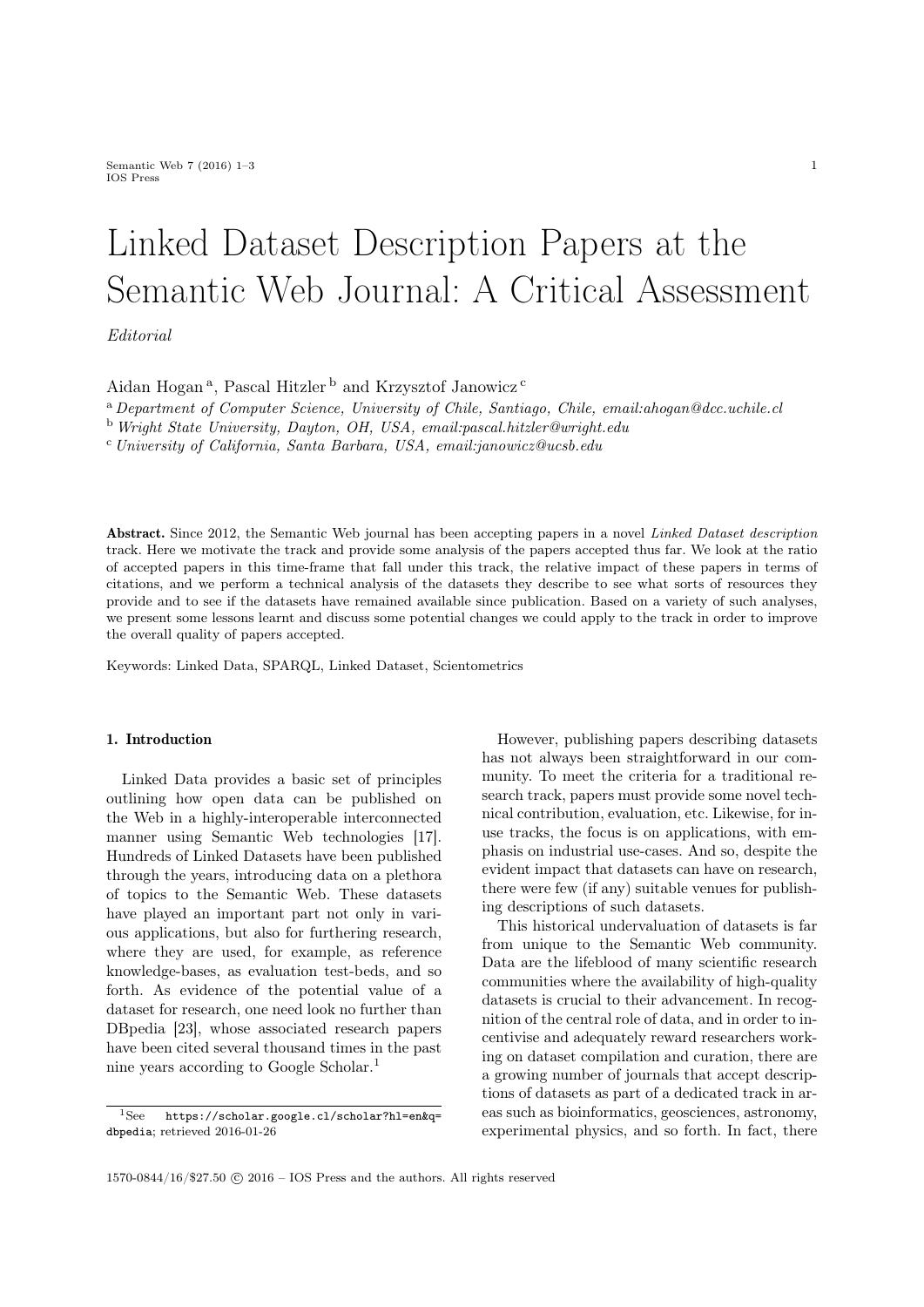are now also data journals whose primary goal is to publish such descriptions; one of the most prominent examples is Nature's Scientific Data journal: an open access, peer-reviewed journal dedicated to publishing descriptions of datasets judged to have scientific merit. Thus, in a variety of scientific communities, there are now a variety of options for publishing descriptions of datasets without the need to meet traditional research-track criteria.[2](#page-1-0)

Motivated by similar reasoning, the Semantic Web Journal likewise decided to begin soliciting dataset description papers about 4 years ago.

# Dataset papers at the Semantic Web Journal:

On February 29th, 2012, the Semantic Web Journal (SWJ) announced the first "Special Call" for Linked Dataset descriptions.[3](#page-1-1) This was followed up by further calls and, eventually, the addition of a permanent call for dataset descriptions.

When compared with data journals and tracks in other disciplines, the SWJ calls have some subtle but key differences. While in other areas the emphasis is on the potential scientific value of that dataset to that research community, for SWJ datasets the core requirement is that the dataset is modelled appropriately using Semantic Web standards and published correctly using Linked Data principles. In this sense, the topic and domain of the dataset for SWJ is not as important. For example, a Linked Dataset about historical events may not have a direct influence on Semantic Web research in the same way a dataset about genes may have impact in the Bioinformatics community, but can still be accepted by SWJ if deemed of potential impact in another area (or in practice). Thus, the goal for SWJ is in publishing descriptions of high-profile exemplars of what a Linked Dataset can and should be, no matter their topic.

#### Criteria for review:

The criteria for accepting dataset papers differ from those for other tracks. Specifying these criteria in a precise way in the call for papers is crucial to ensure that authors know what requirements they need to fulfil before their paper can be accepted and to ensure that reviewers for different papers can apply a consistent standard. However, given the nature of the track, specifying precise criteria proved challenging and the call has undergone various revisions. The current call for dataset descriptions is as follows:

Linked Dataset Descriptions – short papers (typically up to 10 pages) containing a concise description of a Linked Dataset. The paper shall describe in concise and clear terms key characteristics of the dataset as a quide to its usage for various (possibly unforeseen) purposes. In particular, such a paper shall typically give information, amongst others, on the following aspects of the dataset: name, URL, version date and number, licensing, availability, etc.; topic coverage, source for the data, purpose and method of creation and maintenance, reported usage etc.; metrics and statistics on external and internal connectivity, use of established vocabularies (e.g., RDF, OWL, SKOS, FOAF), language expressivity, growth; examples and critical discussion of typical knowledge modeling patterns used; known shortcomings of the dataset. Papers will be evaluated along the following dimensions: (1) Quality and stability of the dataset – evidence must be provided. (2) Usefulness of the dataset, which should be shown by corresponding third-party uses  $-evi$ dence must be provided. (3) Clarity and completeness of the descriptions. Papers should usually be written by people involved in the generation or maintenance of the dataset, or with the consent of these people. We strongly encourage authors of dataset description paper to provide details about the used vocabularies, ideally using the 5 star rating [\[20\]](#page-11-2).

This captures much of the criteria that the SWJ editors currently feel important for a good dataset description paper, but indeed is always subject to further refinement.

This leads to the second significant challenge. Based on these criteria, it is important in the peer-review process that not only the paper but also the dataset itself is scrutinised. While it is possible to define upfront some high-level criteria that the dataset must meet, deciding that a particular dataset is, e.g., modelled appropriately, free of technical errors, provides high-quality links, uses existing vocabulary in a suitable manner, etc., requires finding reviewers with strong experience in Linked Data publishing, including a variety of technical issues such as HTTP content negotiation, RDF modelling, datatypes, awareness of popular vocabularies that could be reused, datasets

<span id="page-1-0"></span><sup>2</sup>For a list of such journals, please see Akers' blogpost at [https://mlibrarydata.wordpress.com/2014/05/](https://mlibrarydata.wordpress.com/2014/05/09/data-journals/) [09/data-journals/](https://mlibrarydata.wordpress.com/2014/05/09/data-journals/); retrieved 2016-01-28.

<span id="page-1-1"></span> $3$ See [http://www.semantic-web-journal.net/blog/](http://www.semantic-web-journal.net/blog/semantic-web-journal-special-call-linked-dataset-descriptions) [semantic-web-journal-special-call-linked-dataset](http://www.semantic-web-journal.net/blog/semantic-web-journal-special-call-linked-dataset-descriptions)[descriptions](http://www.semantic-web-journal.net/blog/semantic-web-journal-special-call-linked-dataset-descriptions), last retrieved 2016-01-06.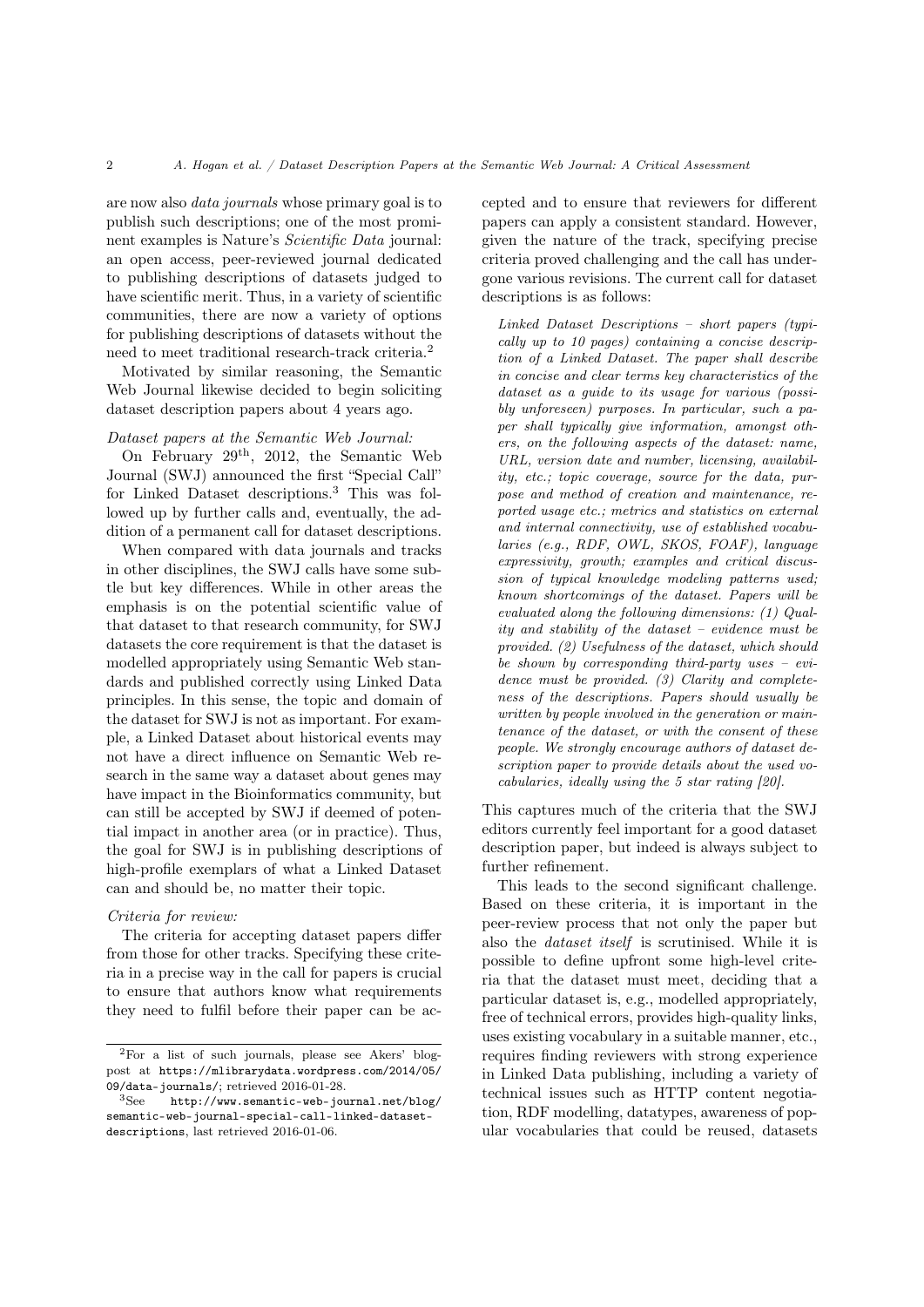that could be linked to, the semantics of RDFS and OWL, the SPARQL protocol and query language, representing taxonomies in SKOS, vocabularies such as VoID used to describe a dataset, services such as Datahub used to publicise a dataset, and so on. Even aside from the current state of the art, many best practices in terms of how Linked Datasets should be published are still in formation.

Furthermore, aside from technical issues, reviewers must also judge the usefulness of a dataset; however, such datasets can be in areas unfamiliar to the reviewer in question – they may be historical datasets, geographic datasets, etc. Thus, within such specialised communities, it may be difficult for reviewers to assess how useful the topic of the dataset is, how complete the data are, whether all of the interesting dimensions of the domain are captured or not, and so forth. For this reason, the call was amended (to the version listed above) to put the burden of proof of quality, stability and usefulness on authors, where, e.g., the paper must now demonstrate evidence of thirdparty use, such as referencing a third-party paper where the dataset is used: previously the ability to demonstrate the potential usefulness of a dataset was sufficient to be considered for acceptance.

#### Volume of dataset papers:

The first 15 dataset papers were published in the original Special Issue, Volume 4(2), 2013. By the end of 2015, 38 papers had been accepted under the dataset description track at SWJ, of which 33 have been published in print up to, and including Volume  $7(1)$ , 2016. To put these figures in perspective, 96 non-dataset papers were accepted for publication in the same time frame (starting with Volume 4(3)), of which 61 have been published in print (up to and including Volume  $7(1)$ ).<sup>[4](#page-2-0)</sup> Hence we see that 28.4% of papers accepted in this time frame and 35.1% of papers published in print have been dataset papers, constituting a significant ratio of the articles published by the journal.

Table [1](#page-2-1) provides the number of such papers published per year, where by In Press we include those papers that are accepted and published online but have not yet appeared in print. In 2013, a single issue – the first special issue – accounted for all 15 dataset papers; taking this as an equal starting Table 1

<span id="page-2-1"></span>Number of dataset and non-dataset papers per year, starting from Volume 4(2) in 2013

| Year     |    | Dataset Papers Non-dataset Papers |
|----------|----|-----------------------------------|
| 2013     | 15 | З                                 |
| 2014     | 4  | 11                                |
| 2015     | 13 | 43                                |
| 2016     |    |                                   |
| In Press | 5  | 35                                |

point, only one non-dataset issue with 3 papers was counted thereafter in the same year. One may note the comparatively small number of dataset papers that are in press. We cannot be sure exactly why there has been a drop in these papers, but it may be possible that the stricter version of the call (e.g., requiring concrete evidence of thirdparty dataset use) has reduced the number of recent, eligible submissions.

#### Open questions

Given that we have had 2–3 years of collecting and publishing dataset papers, and given the relative novelty of such a call, here we wish to offer a retrospective on this track. In particular, we wish to perform some analyses to try to answer two key questions about these papers and, more importantly, the datasets they describe:

- Have these datasets had impact in a research setting? (Section [2\)](#page-3-0)
	- ∗ We look at the citations to the dataset description papers (assuming that research works that make use of the dataset will likely cite this paper).
- Are the dataset-related resources the paper links to still available? (Section [3\)](#page-4-0)
	- ∗ We look to see if the Linked Data URIs, SPARQL endpoints, and so forth, associated with the published datasets are still available or if they have gone offline.

Based on these results, in terms of the future of the track, we discuss some lessons learnt in Section [4,](#page-8-0) before concluding in Section [5.](#page-10-0)

<span id="page-2-0"></span><sup>4</sup>Here we only consider articles with more than one page, which may include editorials.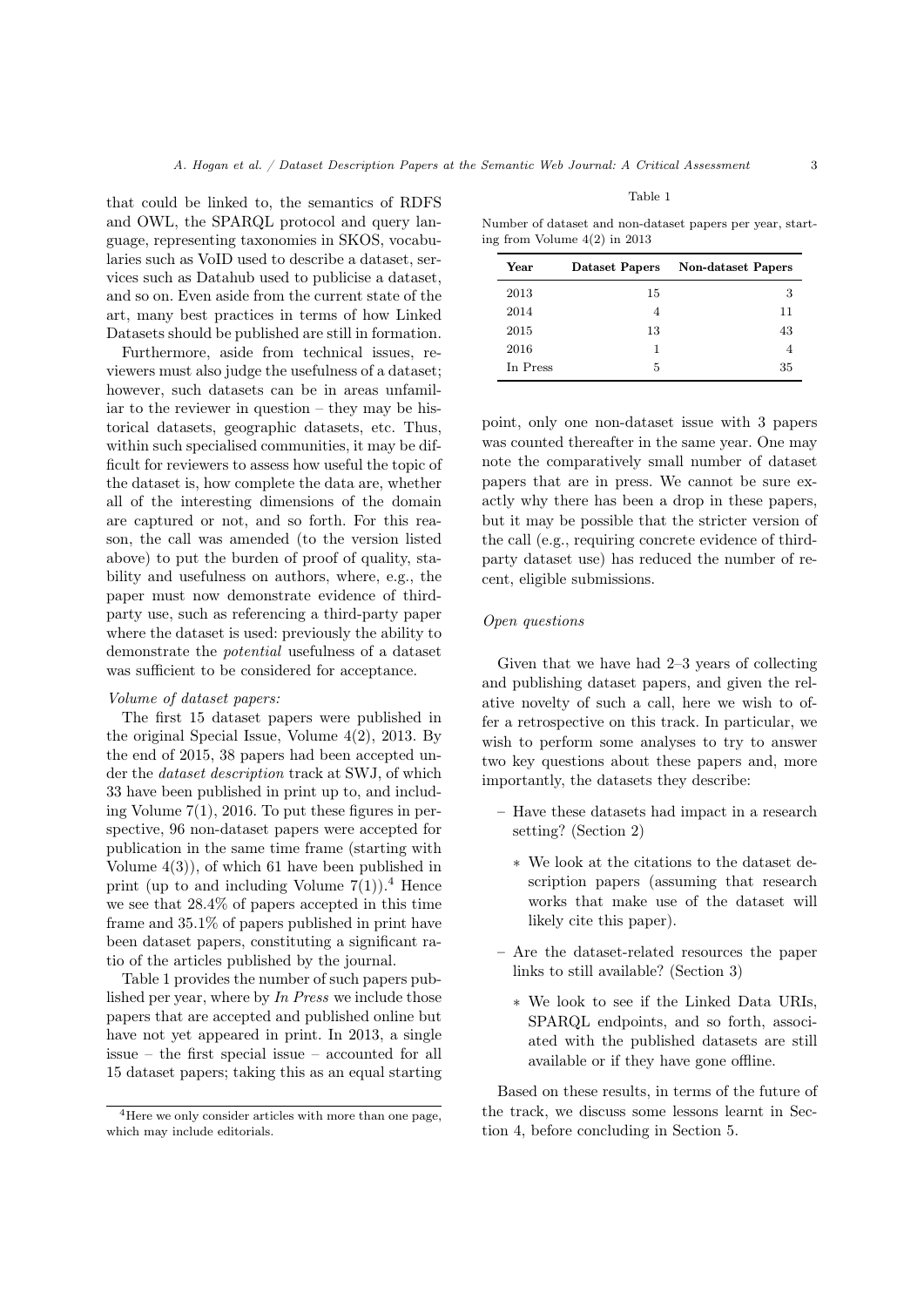#### <span id="page-3-0"></span>2. Research Impact

We first wish to measure the impact that the published datasets have had within research – not only within the Semantic Web or broader Computer Science community, but across all fields. To estimate this, we look at the citations that the descriptions have received according to Google Scholar, which indexes technical documents from various fields as found on the Web. The citations were manually recorded on 2016-01-26 for each paper of interest using keyword search on the title.

To provide some context for the figures, we compare metrics considering dataset and non-dataset papers. More precisely, we may refer to the following four categories of papers (corresponding with Table [1\)](#page-2-1):

- Published dataset (33) All dataset papers published, in print, up to Volume  $7(1)$ , 2016, inclusive.
- Published non-dataset (61) All non-dataset papers published, in print, from Volume 4(3), 2013, to issue Semantic Web 7(1), 2016, inclusive.
- Accepted dataset (38) Published dataset papers as above and all dataset papers in-press on 2016-01-27.
- Accepted non-dataset (96) Published non-dataset papers as above and all non-dataset papers in-press on 2016-01-27.

We consider both accepted (but not yet published) and published versions given the disproportionate number of in press non-dataset papers, which are less likely to have gathered citations. Finally, it is important to note that some of these papers appeared very recently and have not accumulated any citations thus far.

In Figure [1,](#page-4-1) we present the distribution of citations for both types of published paper and in Figure [2,](#page-4-2) we present the results for accepted papers. From the raw data collected, we draw the following observations:

– The sum of citations for published dataset papers was 257, implying a mean of 7.79 (std. dev. 7.57) citations per paper. The median number of citations per paper was 5.

- ∗ The sum of citations for published nondataset papers was 779, implying a mean of 12.77 (std. dev. 42.67) citations per paper. The median number of citations per paper was 4.
- The sum of citations for accepted dataset papers was 278, implying a mean of 7.32 (std. dev. 7.54) citations per paper. The median number of citations per paper was 4.
	- ∗ The sum of citations for accepted nondataset papers was 839, implying a mean of 8.74 (std. dev. 34.46) citations per paper. The median number of citations per paper was 2.
- Considering accepted dataset papers, the hindex of the track is 10, meaning that 10 papers have 10 or more citations.
	- ∗ For the accepted non-dataset papers, the h-index was 13.
	- ∗ Considering both dataset and non-dataset papers together, the h-index was 16, including 5 dataset papers above the threshold.
- The most highly-cited dataset paper was by Caracciolo et al. [\[7\]](#page-11-3) describing the AGROVOC dataset. It was published in 2013 and has received 37 citations.
	- ∗ The most highly-cited non-dataset paper was by Lehmann et al. [\[23\]](#page-11-1) describing the DBpedia knowledge-base. It was published in 2015 and has received 334 citations.
	- ∗ Considering accepted dataset and nondataset papers together, the most cited dataset paper would rank number 3 in the list of most cited papers.
- The dataset paper with the most citations per year was by Krouf & Troncy [\[22\]](#page-11-4) describing the EventMedia dataset. It is not yet pub-lished but has received 17 citations.<sup>[5](#page-3-1)</sup>
	- ∗ The non-dataset paper with the most citations per year was the same DBpedia paper by Lehmann et al. [\[23\]](#page-11-1).

<span id="page-3-1"></span><sup>5</sup>We count unpublished papers or papers published in 2016 as having 1 year, papers published in 2015 as having 2 years, etc. We note that many papers in the Semantic Web Journal may attract citations once they are published online, which may be months before publication in print.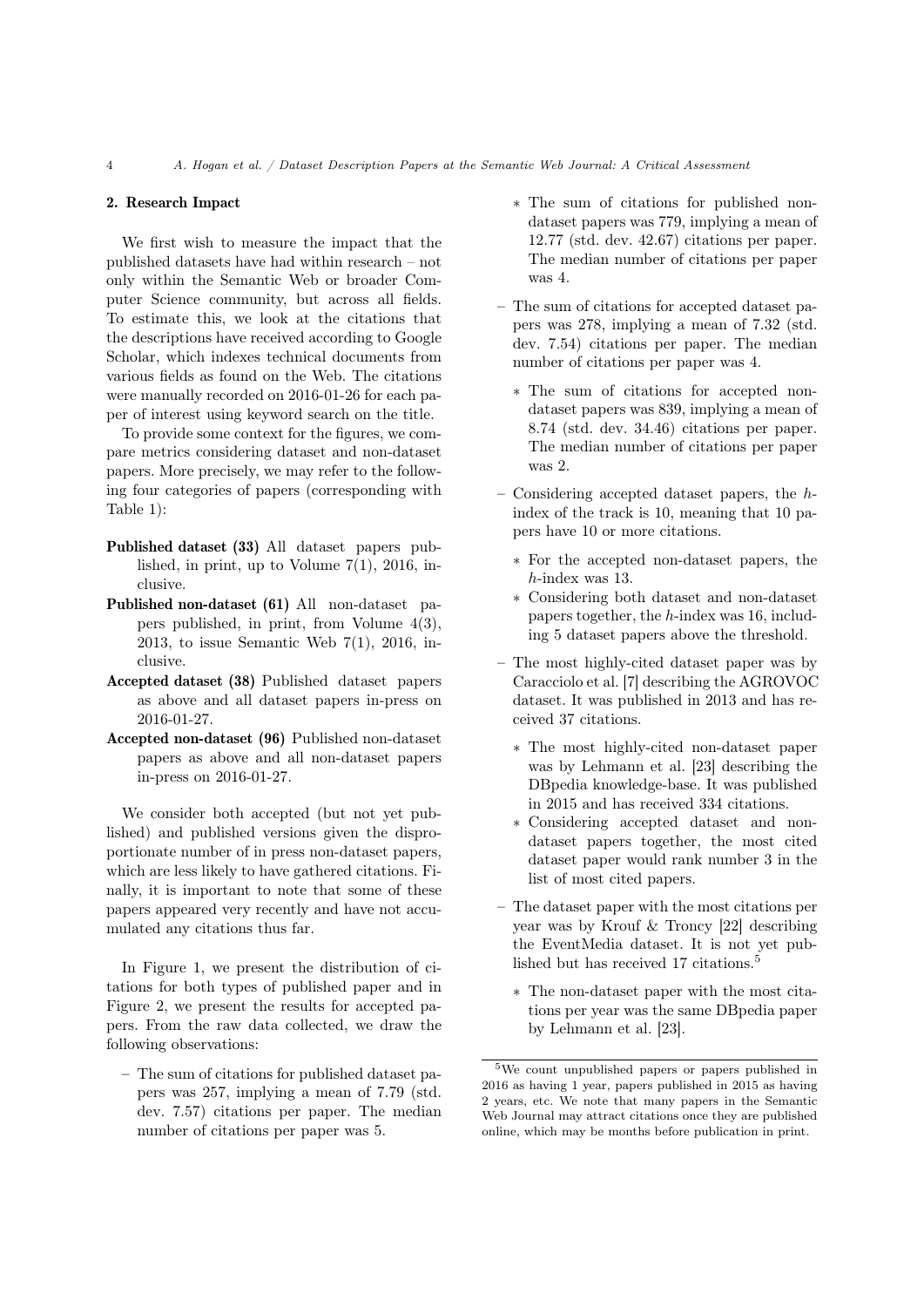

<span id="page-4-1"></span>Fig. 1. Distribution of citations for published dataset and non-dataset papers (given the logarithmic  $x$ -axis, we do not plot papers with zero citations, of which there were 2 for dataset papers and 8 for non-dataset papers)

From these results, we can conclude that although the most cited dataset track paper falls an order of magnitude behind the most cited nondataset equivalent in terms of raw citations, it would still count as the third most cited paper overall in the time period. However, it is important to note, that the non-dataset paper with the most citations, which was officially evaluated under the criteria for a *tools-and-systems* paper, centres around a dataset: DBpedia.

In terms of mean and median citation results, the dataset papers are at least competitive with, or perhaps even outperforming, non-dataset papers over the same time-frame. We highlight that the dataset papers increase the overall h-index of papers in this time-frame by 3, with 5 dataset papers contributing to the increased h-index.

While we cannot draw general conclusions about the impact of these papers and datasets merely based on citations – particularly given the youth of many of the papers – we do at least have evidence to suggest that this impact, when measured through citations, has been more or less on par with the other papers of the journal.

# <span id="page-4-0"></span>3. Dataset Availability

We now look in more detail at some of the resources provided by the 38 accepted dataset papers and check if they are still available for the



<span id="page-4-2"></span>Fig. 2. Distribution of citations for accepted dataset and non-dataset papers (given the logarithmic x-axis, we do not plot papers with zero citations, of which there were 4 for dataset papers and 24 for non-dataset papers)

public to access or not. In order to do this, we looked though the papers to find links to:

- Datahub Entries provide some meta-data about the dataset in a centralised catalogue, including tags, links to resources, examples, etc.
- Linked Data IRIs denote Linked Data entities from the dataset that should, upon dereferencing, return content in a suitable RDF format about that entity.
- SPARQL Endpoints provide a public interface that accepts queries in the SPARQL query language and returns answers over the dataset in question.

Entries in Datahub – a central catalogue of datasets – are crucial to help third parties find the dataset and its related resources. Linked Data IRIs are the defining feature needed for publishing a Linked Dataset. SPARQL endpoints, though not strictly necessary for publishing a Linked Dataset, offer clients a convenient manner to query the dataset in question. Though we focus just on these three core aspects, datasets may provide other types of resources, such as VoID descriptions, custom vocabularies, etc., that we do not consider.

While in some papers we could not find direct links to one or more of these resources, we could find links with some further search; for example, a paper may have linked to a Datahub entry which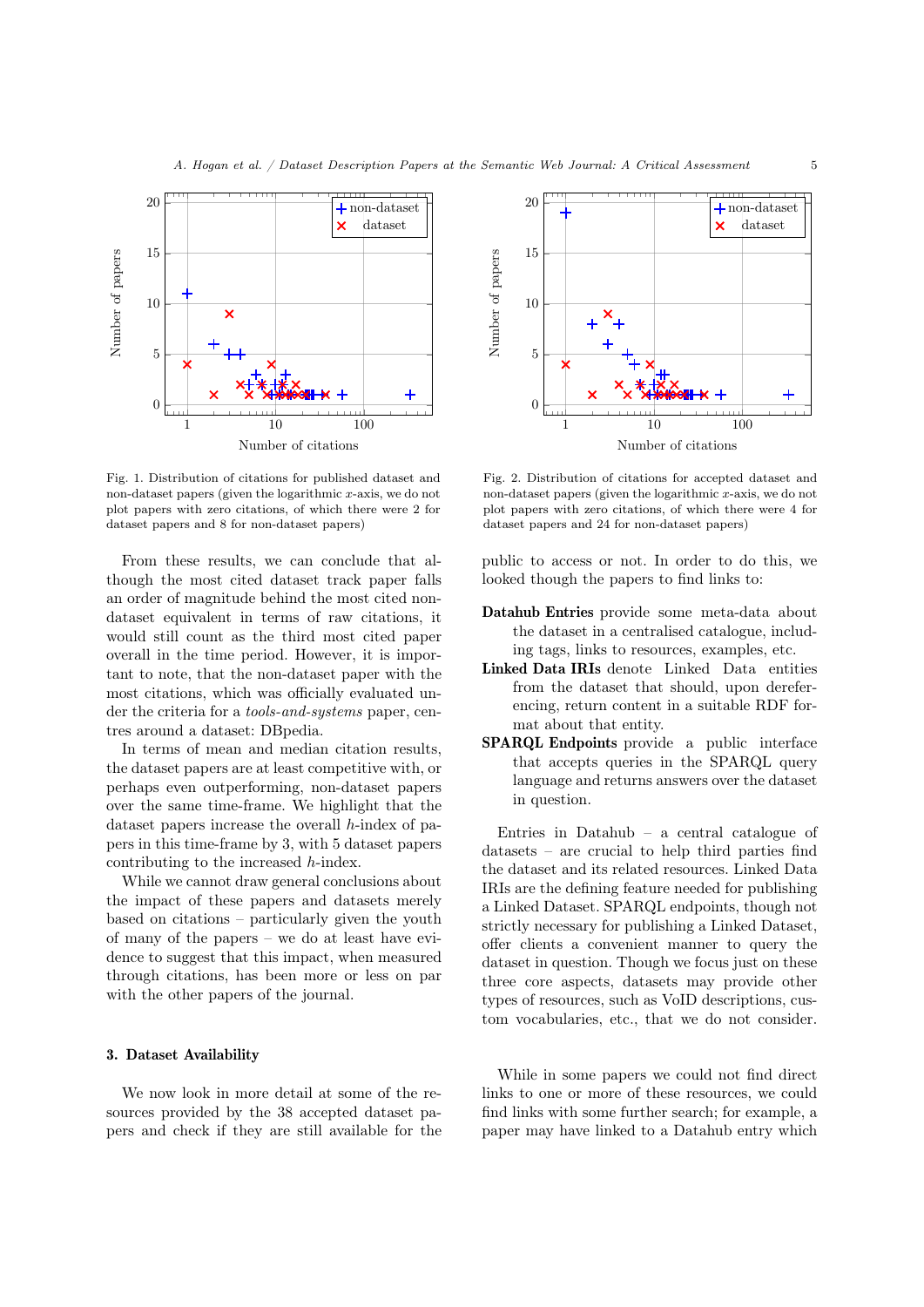itself contained pointers to a SPARQL endpoint or a Linked Data IRI, which we would include. Given the number of papers and the diversity in how resources were linked to, we were limited in how thorough we could be; that is to say, it is possible that we overlooked resources, especially if not linked directly from the paper in an obvious manner (e.g., a link to SPARQL endpoint not containing the keyword "sparql" or "endpoint" in the URL or surrounding text).

In Table [2,](#page-6-0) we summarise the availability of Datahub Entries and Linked Data IRIs for all of the accepted dataset papers. Note that in the following, all percentages are presented relative to the 38 accepted dataset papers.

- In the Ref column, we provide a pointer to the associated dataset paper.
- In the DH column, we indicate whether or not we could find a Datahub entry relating to the dataset described by the paper:  $\checkmark$  indicates that a link was found to an online entry, '✗' indicates that a link was found but the entry was offline, while '?' indicates that no link could be found.[6](#page-5-0) Again, in some cases although there were no explicit links in the papers, we tried to find the entry through searching Datahub.
	- ∗ We could find a link to a Datahub entry in 32 cases (84.2%), where 31 of these entries were still online (81.6%).
- In the Linked Data IRI column, we provide a single example Linked Data IRI pertaining to the dataset that we could find either in the paper, or in the Datahub entry, or from querying the SPARQL endpoint, or by some other means: '?' indicates that no such IRI could be found. In the A? column, we indicate whether or not we could retrieve some information about the resource (in RDF) by dereferencing the Linked Data IRI that identifies it: ' $\checkmark$ ' indicates (partial) success, ' $\checkmark$ ' indicates failure, '?' indicates we could find no IRI to test; these experiments were run on 2016- 01-28. In the Note column, we identify prob-

lems that we encountered: where we could retrieve information, we remark on various ba-sic (but "non-fatal") configuration problems;<sup>[7](#page-5-1)</sup> where we could not retrieve information or could not find an IRI, we give a brief indication of the type of error we encountered.

∗ We could find an example Linked Data IRI in 33 cases (86.8%). From these, we could retrieve useful information in 24 cases  $(63.2\%)$ , where for 15 such cases  $(39.5\%)$  we could not detected any basic configuration problems.

From these results, we can conclude that the majority of papers provide Datahub entries; however, we found that the information provided in these Datahub entries tended to vary greatly: some datasets provided links to a wide variety of resources, some datasets provided the minimum necessary to have an entry.

With respect to hosting Linked Data, of the 24 papers (63.2%) for which we found an operational Linked Dataset, 9 papers (23.7%) exhibited some basic issues, including not distinguishing information resources from general resources (i.e., not using a 303 redirect or a hash IRI), or not managing content negotiation correctly (i.e., not considering the accept header or not returning the correct content-type). For the 13 datasets (34.2%) that were offline, informally speaking, in almost all cases, the issue seemed long-term (e.g., the web-site associated with the dataset was no longer available). In one other case, we could find no links in the paper leading to any relevant website or any example data resource, meaning that, at the time of writing in January 2016, for 14 datasets (36.8%), we could no longer find an operational Linked Dataset; 4 of these were for papers published in 2013, 3 in 2014, 4 in 2015, 1 in 2016, and 1 paper in press.

Next we looked at the SPARQL endpoints associated with the datasets. Although not implicitly required for a Linked Dataset nor explicitly required by the call, many papers offer a link to such an endpoint as a central point-of-access for the dataset. In Table [3,](#page-9-0) we provide an overview of

<span id="page-5-0"></span><sup>6</sup> In the PDF version of this paper, the former two symbols provide a hyperlink to a respective entry; for space reasons, we do not print the URLs in text.

<span id="page-5-1"></span><sup>7</sup>To help detect configuration problems, we used, e.g., Linked Data validators such as [http://www.hyperthing.](http://www.hyperthing.org/) [org/](http://www.hyperthing.org/) and <http://vafu.redlink.io/>; retrieved 2016-01-28.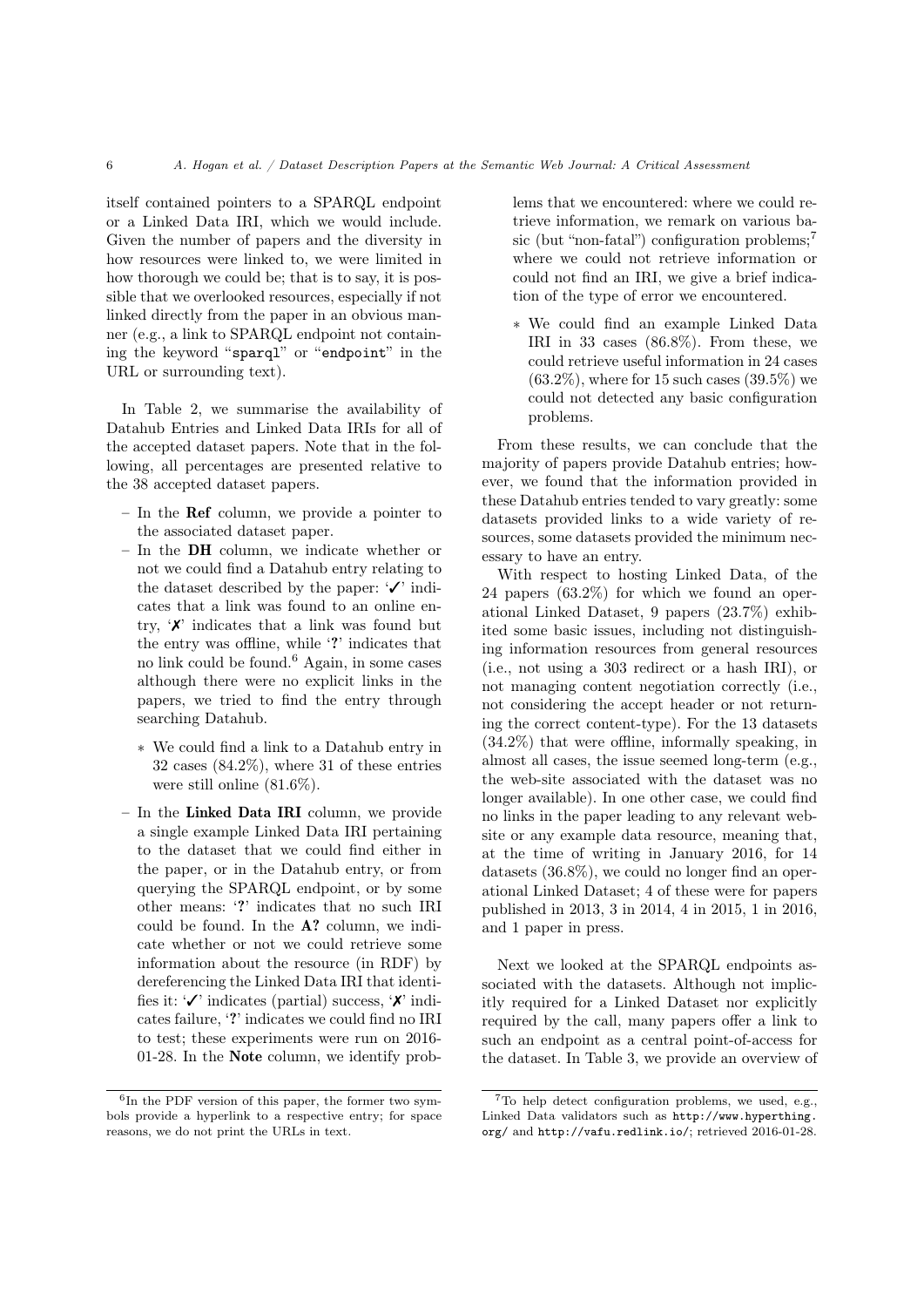| Ref               | DH                      | <b>Linked Data IRI</b>                                                   | $A$ ? | Note                       |
|-------------------|-------------------------|--------------------------------------------------------------------------|-------|----------------------------|
|                   |                         | 2013                                                                     |       |                            |
| [4]               | ✓                       | http://aemet.linkeddata.es/resource/WeatherStation/id08001               | ✓     |                            |
| $[12]$            | ✓                       | http://purl.org/collections/nl/am/proxy-63432                            | Х     | Web-site offline           |
| $\lceil 5 \rceil$ | ✓                       | http://purl.org/asit/resource/Town/Bardolino                             | ✓     | Different IRI in document  |
| $[7]$             | ✓                       | http://aims.fao.org/aos/agrovoc/c_4039                                   | ✓     | Information resource       |
| [10]              | ✓                       | http://nuts.psi.enakting.org/def/NUTSRegion                              | ✓     |                            |
| [19]              | ✓                       | http://data.europeana.eu/item/2023829/07398BCABC5FB1EDD8AE6F050BE        | ✓     |                            |
| [24]              | $\overline{\mathbf{?}}$ | ?                                                                        | Х     | Requests password          |
| $\left[29\right]$ | ?                       | http://tourmislod.modul.ac.at/tourmis/resource/Aachen                    | ✓     |                            |
| $\left[30\right]$ | ✓                       | http://purl.bioontology.org/ontology/SNOMEDCT/277441005                  | ✓     |                            |
| $[33]$            | ✓                       | http://lod.euscreen.eu/resource/EUS_55F569268ACA42B186682960875F862B     | ✓     |                            |
| $[34]$            | ?                       | $\overline{\mathbf{?}}$                                                  | х     | Web-site offline           |
| $[37]$            | ✓                       | http://datos.bne.es/resource/XX1718747                                   | ✓     |                            |
| $\left[39\right]$ | ?                       | http://graph.facebook.com/1340421292#                                    | Х     | Requests access token      |
| [41]              | ✓                       | http://lod.gesis.org/thesoz/concept/10041741                             | ✓     |                            |
| [42]              | ✓                       | ?                                                                        | Х     | Web-site offline           |
|                   |                         | 2014                                                                     |       |                            |
| $[1]$             | ✓                       | http://linkeddata.ge.imati.cnr.it/resource/SkosConceptScheme/1           | ✓     |                            |
| [21]              | ✓                       | http://spatial.linkedscience.org/context/cosit/proceedings2005           | Х     | 502 Bad Gateway            |
| [25]              | ✓                       | http://fintrans.publicdata.eu/ec/resource/su/SCR.706541.1                | Х     | Disk-space error           |
| [26]              | ✓                       | http://miuras.inf.um.es/ogo/resource/Method_F/Method_F                   | x     | 404 Not Found              |
|                   |                         | 2015                                                                     |       |                            |
| $\lceil 2 \rceil$ | ✓                       | http://agris.fao.org/aos/records/XS2010X00001                            | ✓     | Information resource       |
| [6]               | ✓                       | http://worldbank.270a.info/classification/country/CA                     | ✓     |                            |
| $\lceil 8 \rceil$ | ?                       | http://swa.cefriel.it/linkeddata/urbanopoly/venue3116                    | ✓     |                            |
| [9]               | ✓                       | http://www.nextprot.org/nanopubs#NX_Q9Y6K8_ESTEvidence_TS-2083.RAr       | Х     | 404 Not Found              |
| $[35]$            | ✓                       | http://harvard.eagle-i.net/i/0000012a-25bf-7988-f5ed-943080000003        | ✓     | Information resource       |
| $[36]$            | ✓                       | ?                                                                        | х     | Web-site offline           |
| $[15]$            | ✓                       | http://lemon-model.net/lexica/uby/wn/WN_LexicalEntry_0                   | ✓     | Information resource       |
| [16]              | ✓                       | http://www.languagelibrary.eu/owl/simple/psc/2/299/limone#limone_1       | ✓     |                            |
| $[13]$            | ✓                       | http://lexvo.org/id/iso639-3/eng                                         | ✓     |                            |
| $[31]$            | ✓                       | http://kaiko.getalp.org/dbnary/eng/-tox-__Infix__1                       | ✓     |                            |
| $\left[32\right]$ | ✓                       | http://mlode.nlp2rdf.org/resource/semanticquran/quran1-1                 | ✓     |                            |
| [38]              | Х                       |                                                                          | ?     | No links found             |
| [40]              | ✓                       | http://ld.panlex.org/plx/approver/3828                                   | х     | Redirects to 404 Not Found |
|                   |                         | 2016                                                                     |       |                            |
| $[18]$            | ✓                       | http://linkedspending.aksw.org/instance/aurrekontua2014                  | Х     | 404 Not Found              |
|                   |                         | In Press                                                                 |       |                            |
| $[11]$            | ✓                       | http://data.open.ac.uk/course/y031                                       | ✓     | Information resource       |
| $[14]$            | ✓                       | http://data.linkededucation.org/resource/lak/conference/lak2013/paper/93 | ✓     | Faulty content negotiation |
| $[22]$            | ✓                       | http://data.linkedevents.org/agent/0a5a771a-5410-4c15-b695-b8059616e52f  | х     | 404 Not Found              |
|                   |                         |                                                                          |       |                            |

<span id="page-6-0"></span>Table 2 Availability of Linked Data resources for dataset papers

| [18]   |   | http://linkedspending.aksw.org/instance/aurrekontua2014                  | 404 Not Found              |
|--------|---|--------------------------------------------------------------------------|----------------------------|
|        |   | In Press                                                                 |                            |
| $[11]$ |   | http://data.open.ac.uk/course/y031                                       | Information resource       |
| $[14]$ | √ | http://data.linkededucation.org/resource/lak/conference/lak2013/paper/93 | Faulty content negotiation |
| $[22]$ |   | http://data.linkedevents.org/agent/0a5a771a-5410-4c15-b695-b8059616e52f  | 404 Not Found              |
| $[27]$ |   | http://lod.cedar-project.nl:8888/cedar/page/harmonised-data-dsd          | Faulty content negotiation |
| [28]   |   | http://rdf.disgenet.org/resource/gda/DGN006ef356901568340d831cc286056b99 | Faulty content negotiation |
|        |   |                                                                          |                            |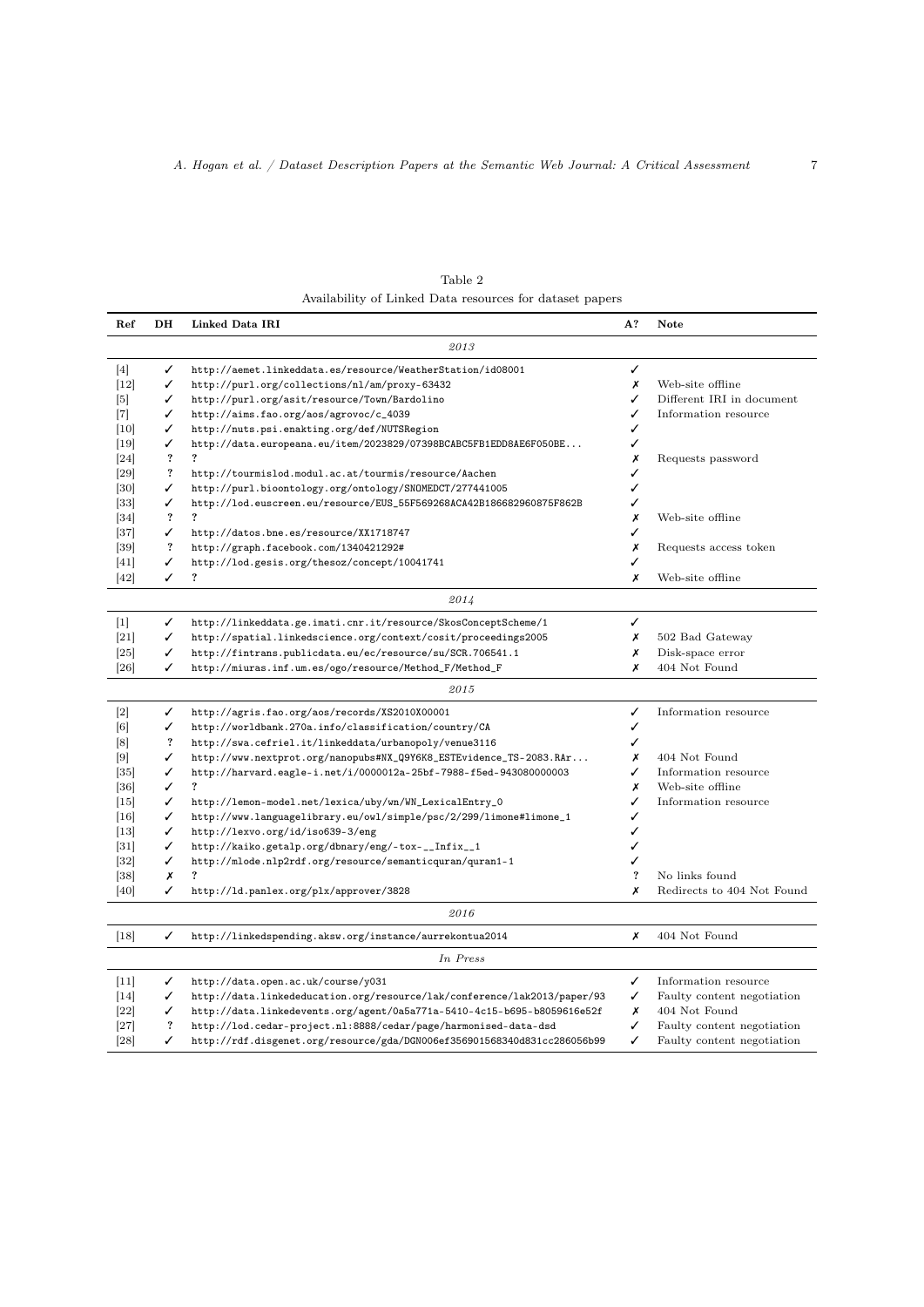the endpoints provided by various papers. In certain cases, such as the Linked SDMX dataset [\[6\]](#page-11-13) or the eagle-i dataset [\[35\]](#page-12-11), papers may link to multiple endpoints; in these cases, we found that the endpoints were always hosted on the same server and tended to exhibit very similar behaviour with respect to availability, hence we select and present details for one sample endpoint.

- The Ref column again offers a pointer to the relevant dataset paper.
- The SPARQL Endpoint column offers a pointer to one of the endpoints associated with that dataset; '?' indicates that no such endpoint could be found (from the paper, the Datahub entry, etc.).
	- ∗ We could find a SPARQL endpoint URL in 31 cases (81.6%).
- In order to assess the availability of the endpoints, we search for them in the online SPARQLES tool  $[3]$ ,<sup>[8](#page-7-0)</sup> which monitors public SPARQL endpoints announced on Datahub, regularly sending them queries to determine their health, performance, etc. In the Month column, we list the uptime recorded for the endpoint for the month ending on 2016-01- 27: SPARQLES sends each endpoint a sim-ple SPARQL query<sup>[9](#page-7-1)</sup> every hour to see if it can respond, where the monthly uptime indicates the ratio of these hourly queries that succeeded. In the Last Seen column, we record the last time the system saw the endpoint as being available (which SPAR-QLES displays for the past year). For both columns, '?' indicates that there was no endpoint to check while '!' indicates that the endpoint was not monitored by SPARQLES (most likely because the endpoint is not linked from Datahub). In the latter column, 'Active' indicates that the endpoint was alive at the time of the tests, while 'Pre-2015' indicates that the endpoint went offline in 2014 or earlier, but we cannot pinpoint precisely when (since it falls outside the time-window of availability that SPARQLES displays).
- ∗ Of the 31 SPARQL endpoints (81.6%) considered, 21 endpoints were tracked by SPARQLES (55.3% of all datasets). Of these, 15 (39.5% of all datasets) were found to be active at the time of the tests; 1 went offline in 2016, 3 went offline in 2015, and 2 went offline prior to 2015.
- ∗ Of the 21 endpoints tracked by the system, we see that for the previous month, 5 endpoints had 0% uptime, 2 endpoints fell into the 40–60% bracket, 1 endpoint fell into the 90–95% bracket, and 13 endpoints fell into the 95–100% bracket.
- Given that we could not find all endpoints in SPARQLES, we ran a local check to see if all the endpoints listed were available at the time of writing. More specifically, we used the same procedure as SPARQLES [\[3\]](#page-11-22) to determine availability, using a script to send each endpoint a simple query (using Jena) and seeing if it could return a valid response per the SPARQL standard. The results are presented in column  $\mathbf{A}$ ?, where '?' indicates that there was no endpoint to check, '✓' indicates success,  $\mathbf{\hat{x}}'$  indicates failure, and  $\mathbf{\hat{x}}'$  indicates that although the script failed due to some configuration problems on the server, a working interface was found where a user could manually enter a query.
	- ∗ Of the 31 SPARQL endpoints (81.6%) considered, 18 endpoints (47.4% of datasets) were found to be accessible via the local script, with an additional endpoint found to be accessible manually.
	- ∗ Of the 10 endpoints not tracked by SPAR-QLES, 2 endpoints were accessible by the local script and another was accessible manually; 7 were inaccessible.
	- ∗ Of the endpoints tracked by SPARQLES, our local script corresponded with those deemed 'Active' but for one exception: we deemed the AGROVOC endpoint to be available at the time of writing while SPARQLES lists it as offline (we are not sure why this is the case).

In summary, at the time of writing, we found an operational endpoint (including one that required manual access) for 19 datasets  $(50\%)$ , we could only find non-operational endpoint links for

<span id="page-7-1"></span><span id="page-7-0"></span><sup>8</sup><http://sparqles.ai.wu.ac.at/>; retrieved 2016-01-28 9 "SELECT \* WHERE { ?s ?p ?o } LIMIT 1", or if that fails, "ASK WHERE { ?s ?p ?o }"; a valid SPARQL response to either is deemed a successful request.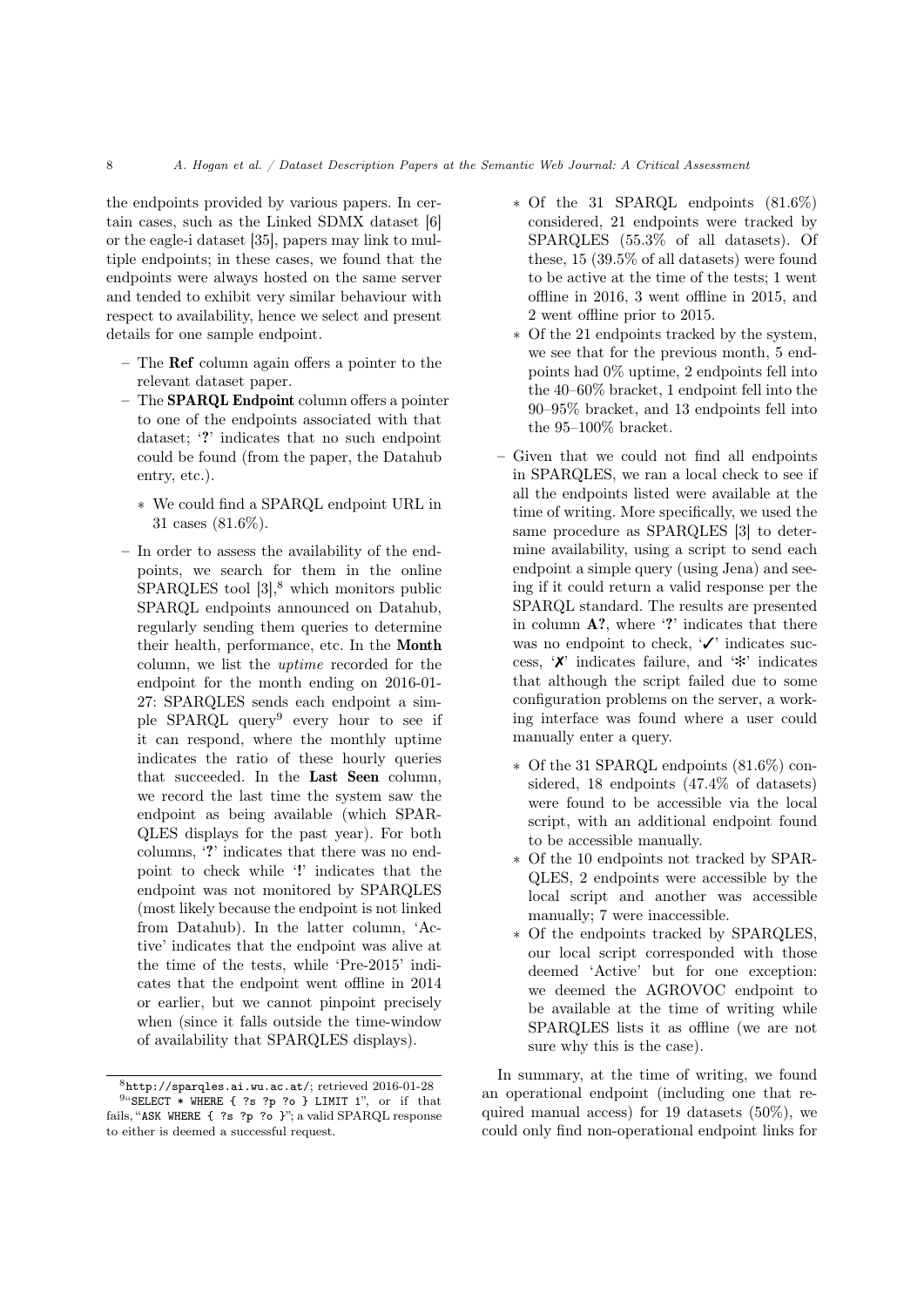12 datasets (31.6%), and we could not find any endpoint link for 7 datasets (18.4%).

# <span id="page-8-0"></span>4. Lessons learnt

With respect to lessons learnt, there are various points to improve upon. We present some ideas we have in mind to – in some respect – tighten the requirements for the track and to help prevent accepting certain types of problematic papers.

## Papers with inadequate links:

In some cases, it was difficult to find links to a Datahub entry, a Linked Data IRI, or a SPARQL endpoint (where available) in the papers. In other cases, the links provided were out-of-date although resources were available elsewhere. In other cases still, the links provided were dead. In terms of links, the current call simply requires a "URL".

One possibility to counteract the lack of links is to make a link to a Datahub entry mandatory, and links to at least 2 or 3 Linked Data IRIs mandatory. Likewise any other resources described in the paper, such as a SPARQL endpoint, a VoID description, a vocabulary, a dump, and so forth., must be explicitly linked from the paper. All such links should be clearly listed in a single table.

We could also ask that all corresponding links be provided on the Datahub entry; this would allow locations to be updated after the paper is published (if they change) and allow the public to discover the dataset more easily. If accepted, we could also encourage authors to add a link from Datahub to the description paper.

# Datasets with technical issues:

We found a number of datasets with core technical issues in terms of how the Linked Dataset is published: how entities are named, how IRIs are dereferenced, how the SPARQL endpoint is hosted, and so on. The current call lists the quality of the dataset as an important criterion for acceptance, but as mentioned in the introduction, finding reviewers able and willing to review a dataset for basic technical errors – let alone more subjective notions of quality, such as succinctness of the model, re-use of vocabulary, etc. – is difficult. Currently the call requires authors to provide evidence of quality; however, it is not clear what sort of evidence reviewers could or should expect.

One possibility is to put in place a checklist of tests that a dataset should pass. For example, in Footnote [7,](#page-5-1) we mentioned two validators for Linked Data IRIs that we used in these papers to help find various technical errors in how the datasets surveyed were published; unfortunately however, both of these tools were themselves sometimes problematic, throwing uninformative bugs, not supporting non-RDF/XML formats, and so on. An interesting (and perhaps more general) exercise, then, would be to consider what are the basic checks that a Linked Dataset should meet to be considered a "Linked Dataset" and to design systems that help authors and reviewers to quickly evaluate these datasets.

# Datasets with poor potential impact:

Some datasets are perhaps too narrow, too small, of too low quality, etc., to ever have notable impact, but it may be difficult for reviewers to assess the potential impact of a dataset when its topic falls outside their area of expertise.

Recently, the call was amended such that authors need to provide evidence of third-party use of the dataset before it can be accepted. As such, this sets a non-trivial threshold for the impact of the dataset: it must have at least one documented use by a third-party. Judging by the relatively fewer dataset papers in press at the moment, it is possible that this criterion has reduced the number of submissions we have received; in fact, many dataset papers have recently been rejected in a pre-screening phase. Thus, for the moment, we feel that this modification for the call suffices to address this issue (for now at least).

#### Short-lived or unstable datasets:

We encountered a notable number of papers describing datasets where nothing is available online any longer, not even the website. Other papers offer links to services, such as SPARQL endpoints, that are only available intermittently. Of course, there are a number of factors making the stable hosting of a dataset difficult: many such datasets are hosted by universities on a non-profit basis, researchers may move away, projects may end, a dataset may go offline and not be noticed for some time, etc. Sometimes, nobody, including the dataset maintainers, can anticipate downtimes or periods of instability. At the same time, we wish to avoid the Linked Dataset description track being a cheap way to publish a journal paper: we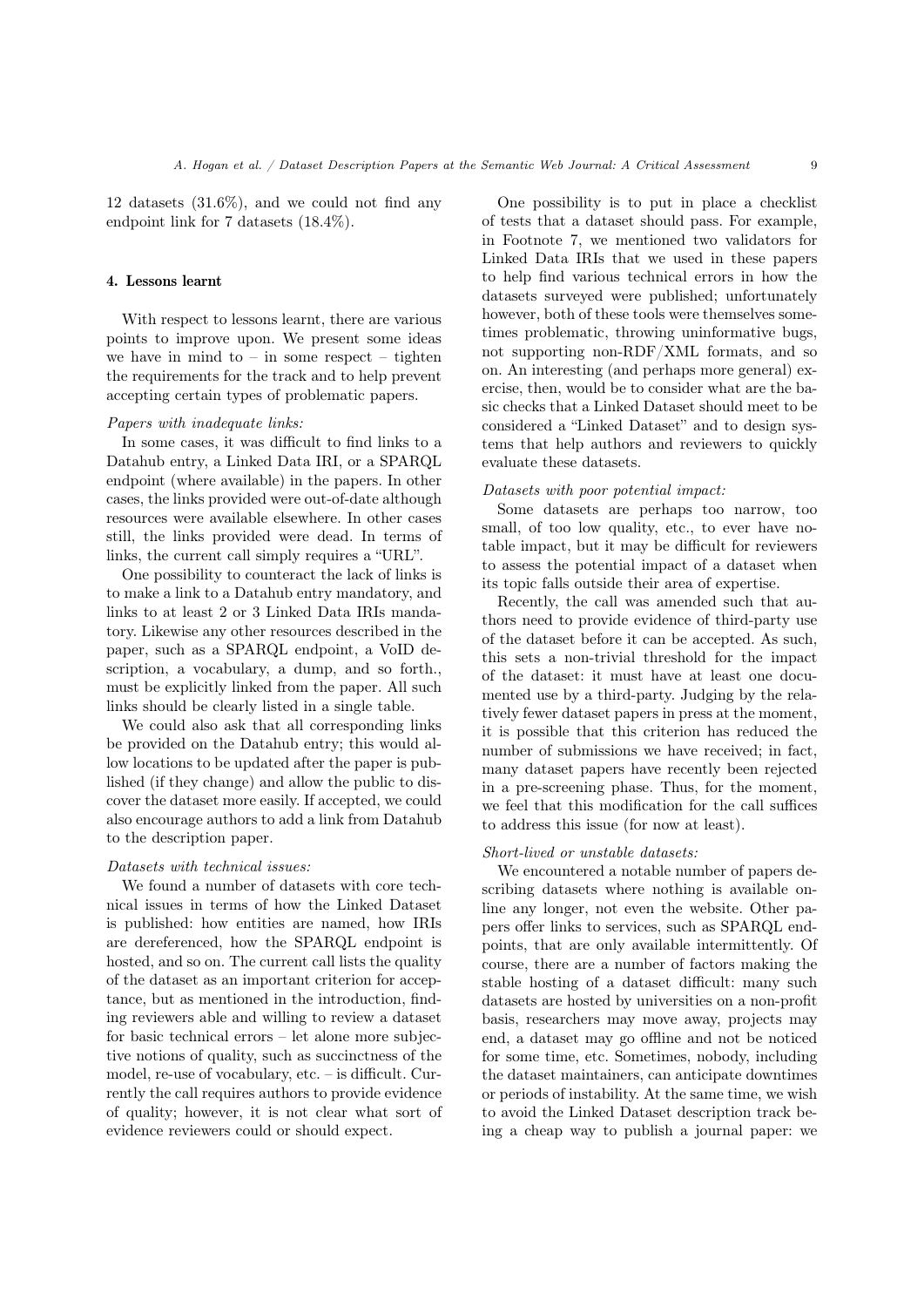| Ref               | SPARQL Endpoint                                                                    | Month                   | Last Seen  | A?     |
|-------------------|------------------------------------------------------------------------------------|-------------------------|------------|--------|
|                   | 2013                                                                               |                         |            |        |
| $[4]$             | http://aemet.linkeddata.es/sparql                                                  | 100.00                  | Active     | ✓      |
| $[12]$            | http://semanticweb.cs.vu.nl/europeana/sparql                                       | 0.00                    | 2015-10-11 | х      |
| $\lceil 5 \rceil$ | http://purl.org/asit/rdf/sparql                                                    | Ţ                       | ı          | х      |
| $\lceil 7 \rceil$ | $\verb+http://202.45.139.84:10035/catalogs/fao/repositories/agrovoc$               | 0.00                    | $Pre-2015$ | ✓      |
| $\left[10\right]$ | ?                                                                                  | ?                       | 7          | ?      |
| [19]              | http://europeana.ontotext.com/sparql                                               | 96.64                   | Active     | ✓      |
| $[24]$            | http://saha.kirjastot.fi/service/data/kirjasampo/sparql                            | Ţ                       | ı          | Х      |
| [29]              | $\verb+http://tournislod.modul.ac.at/openrdf-workbench/repositories/tester4/query$ | Ţ                       | ï          | $\ast$ |
| [30]              | http://sparql.bioontology.org/sparql                                               | Ţ                       | Ţ          | Х      |
| $[33]$            | http://lod.euscreen.eu/sparql                                                      | 99.73                   | Active     | ✓      |
| $[34]$            | http://www.semanticwebservices.org/enalgae/sparql                                  |                         | Ţ          | Х      |
| $[37]$            | http://datos.bne.es/sparql                                                         | 99.87                   | Active     | ✓      |
| $\left[39\right]$ | ?                                                                                  | ?                       | ?          | ?      |
| $[41]$            | http://lod.gesis.org/thesoz/sparql                                                 | 99.19                   | Active     | ✓      |
| [42]              | http://gho.aksw.org/sparql                                                         | Ţ                       | Ţ          | х      |
|                   | 2014                                                                               |                         |            |        |
| $[1]$             | http://linkeddata.ge.imati.cnr.it:8890/sparql                                      | 99.87                   | Active     | ✓      |
| $[21]$            | http://spatial.linkedscience.org/sparql                                            | Ţ                       | 1          | ✓      |
| [25]              | http://fintrans.publicdata.eu/sparql                                               | 0.00                    | 2015-08-16 | Х      |
| $[26]$            | http://miuras.inf.um.es/sparql                                                     | 44.28                   | 2016-01-04 | х      |
|                   | 2015                                                                               |                         |            |        |
| $\lceil 2 \rceil$ | http://202.45.139.84:10035/catalogs/fao/repositories/agris                         | 98.92                   | Active     | ✓      |
| [6]               | http://oecd.270a.info/sparql                                                       | 99.46                   | Active     | ✓      |
| $\lceil 8 \rceil$ | ?                                                                                  | ?                       | ?          | ?      |
| [9]               | ?                                                                                  | ?                       | ?          | ?      |
| [35]              | http://upr.eagle-i.net/sparqler/sparql                                             | 100.00                  | Active     | ✓      |
| [36]              | http://publicspending.medialab.ntua.gr/sparql                                      | 0.00                    | $Pre-2015$ | х      |
| $\left[15\right]$ | http://lemon-model.net/sparql.php                                                  | Ţ                       | Ţ          | Х      |
| [16]              | ?                                                                                  | $\overline{\mathbf{?}}$ | ?          | ?      |
| $[13]$            | ?                                                                                  | ?                       | ?          | ?      |
| $[31]$            | http://kaiko.getalp.org/sparql                                                     | 100.00                  | Active     | ✓      |
| $[32]$            | http://mlode.nlp2rdf.org/sparql                                                    | 99.87                   | Active     | ✓      |
| $[38]$            | ?                                                                                  | ?                       | ?          | ?      |
|                   | 2016                                                                               |                         |            |        |
| [40]              | http://ld.panlex.org/sparql                                                        | 92.47                   | Active     | ✓      |
|                   | In Press                                                                           |                         |            |        |
| $[18]$            | http://linkedspending.aksw.org/sparql                                              | 52.42                   | Active     | ✓      |
| $[11]$            | http://data.open.ac.uk/query                                                       | 99.87                   | Active     | ✓      |
| $[14]$            | http://data.linkededucation.org/request/lakconference/sparql                       | Ţ                       | Ţ          | х      |
| $[22]$            | http://eventmedia.eurecom.fr/sparql                                                | 0.00                    | 2015-08-23 | Х      |
| $[27]$            | http://lod.cedar-project.nl/cedar/sparql                                           | Ţ                       | ı          | ✓      |
| [28]              | http://rdf.disgenet.org/sparql/                                                    | 98.52                   | Active     | ✓      |

 $[28] \quad \text{http://rdf.disgenet.org/sparql/} \qquad \qquad 98.52 \qquad \qquad \text{Active}$  $[28] \quad \text{http://rdf.disgenet.org/sparql/} \qquad \qquad 98.52 \qquad \qquad \text{Active}$  $[28] \quad \text{http://rdf.disgenet.org/sparql/} \qquad \qquad 98.52 \qquad \qquad \text{Active}$  $[28] \quad \text{http://rdf.disgenet.org/sparql/} \qquad \qquad 98.52 \qquad \qquad \text{Active}$ 

<span id="page-9-0"></span>Table 3 Availability of SPARQL endpoints for dataset papers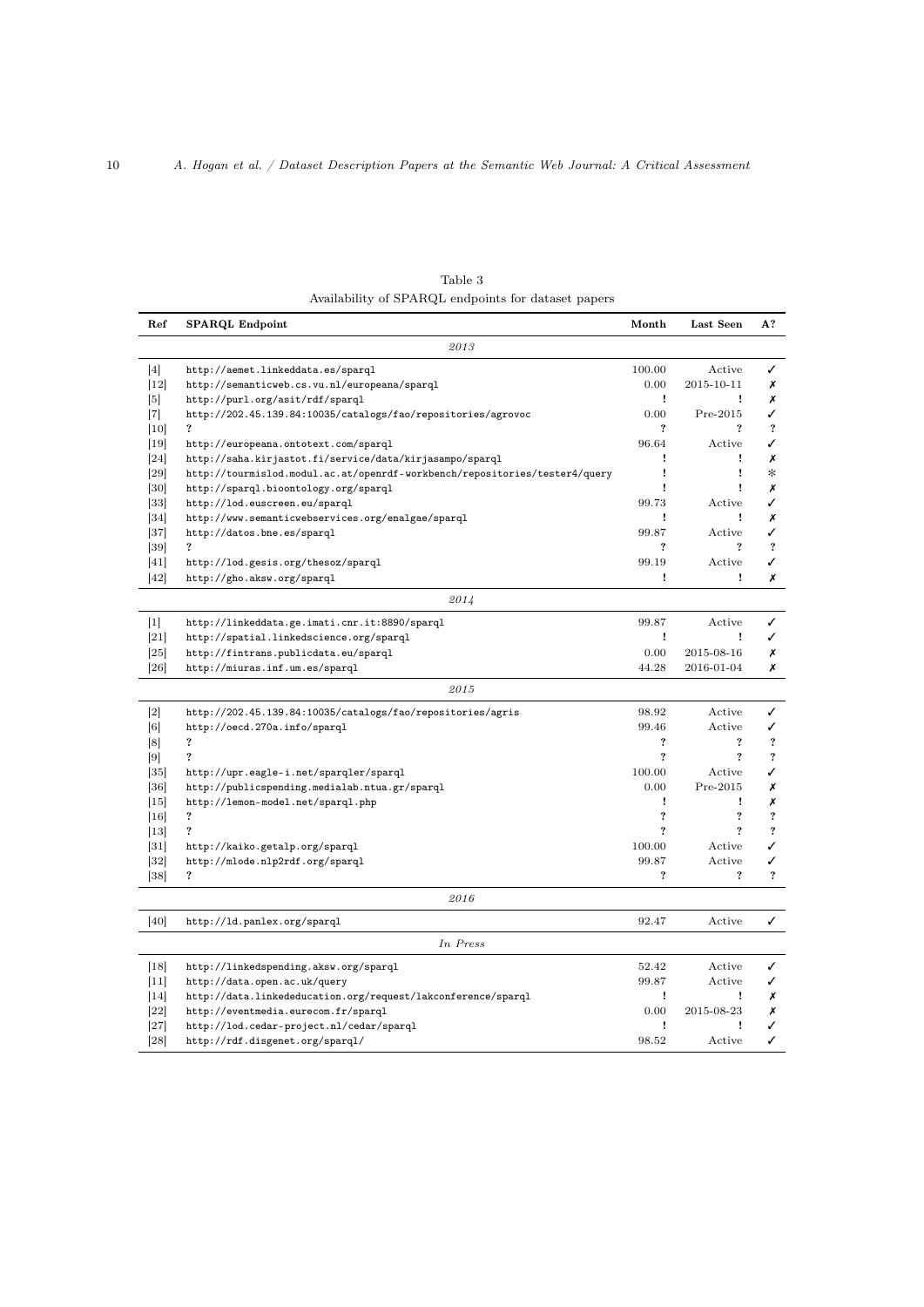wish to avoid the (possibly hypothetical) situation of authors putting some data online in RDF, writing a quick journal paper, getting it accepted, then forgetting about the dataset.

Now that papers in this track need to demonstrate third-party usage, we would expect this to naturally increase the threshold for acceptance and to encourage publications describing datasets where the authors are serious about the dataset and about seeing it adopted in practice. Likewise the call requires authors to provide evidence about the stability of their dataset; though what sort of evidence is not specified, it could, e.g., include statistics from SPARQLES about the historical availability of a relevant SPARQL endpoint, etc.

#### Summary:

On the one hand, we need to keep the burden on reviewers manageable and allow them to apply their own intuition and judgement to individual cases; providing them long lists of mandatory criteria to check would likely frustrate reviewers and make it unlikely for them to volunteer. Likewise, we wish to keep some flexibility to ensure that we do not create criteria that rule out otherwise interesting datasets for potentially pedantic reasons.

On the other hand, to avoid accepting papers describing datasets with the aforementioned issues, we may need to (further) tighten the call and provide more concrete details on the sorts of contributions we wish to see. The results from this paper have certainly helped us gain some experiences that we will use to refine the call along the lines previously discussed.

#### <span id="page-10-0"></span>5. Conclusion

Datasets play an important role in many research areas and the Semantic Web is no different. Recognising this importance, the Semantic Web journal has been publishing Linked Dataset description papers for the past 2.5 years, comprising 28.4% of accepted papers and 35.1% of papers published in print. In this paper, we offer an interim retrospective on this track, and try to collect some observations on the papers and the datasets accepted and/or published thus far by the journal.

With respect to impact, we found that these dataset papers have received citations that are onpar with the other types of papers accepted by the journal in the same time-frame. For example, the top cited dataset paper is the third most cited paper overall. Likewise, with the inclusion of dataset papers, the h-index of papers accepted in this time-frame increases from 13 to 16. We thus see that these papers – and, by extension, perhaps, their datasets – are having moderate research impact and receiving moderate numbers of citations. This, in some sense, justifies the original motivation for the track: to give researchers working on important datasets a research venue where their work can be properly recognised and counted.

With respect to the availability and sustainability of the datasets, results are mixed. While many of the datasets and the related resources originally described in the paper are still online, many have also gone offline. For example, by dereferencing Linked Data IRIs, we could find some data in RDF for 63.2% of the datasets, and could find an operational SPARQL endpoint for 50% of the datasets. On the other hand, some datasets went offline soon after acceptance, in some cases even before the paper was published in print.

Even for those datasets that were still accessible, a variety of technical issues were encountered. For example, although 63.2% of datasets had Linked Data IRIs that were still dereferenceable at the time of writing, only 39.5% were deemed to be following best practices and be free of technical HTTP-level errors (at least to the limited extent that our rather brief tests could detect). Likewise, some of the endpoints we found to be accessible had configuration problems, or uptimes below the basic "two nines" 99%, limiting their external usability, particularly, for example, in critical and/or real-time applications.

With respect to the future of the track, we identified four types of papers/datasets that we wish to take measures to avoid: papers with inadequate (or no) links to the dataset, or papers that describe datasets with technical issues, or that have poor potential usefulness, or that are short-lived or otherwise unstable. Though there are no clear answers in all cases, our general approach thus far has been to place the burden of proof on authors to demonstrate that their dataset is of potential use, high quality, stable, etc. Likewise, we will now consider and discuss the possibility of tightening the call to make further criteria mandatory.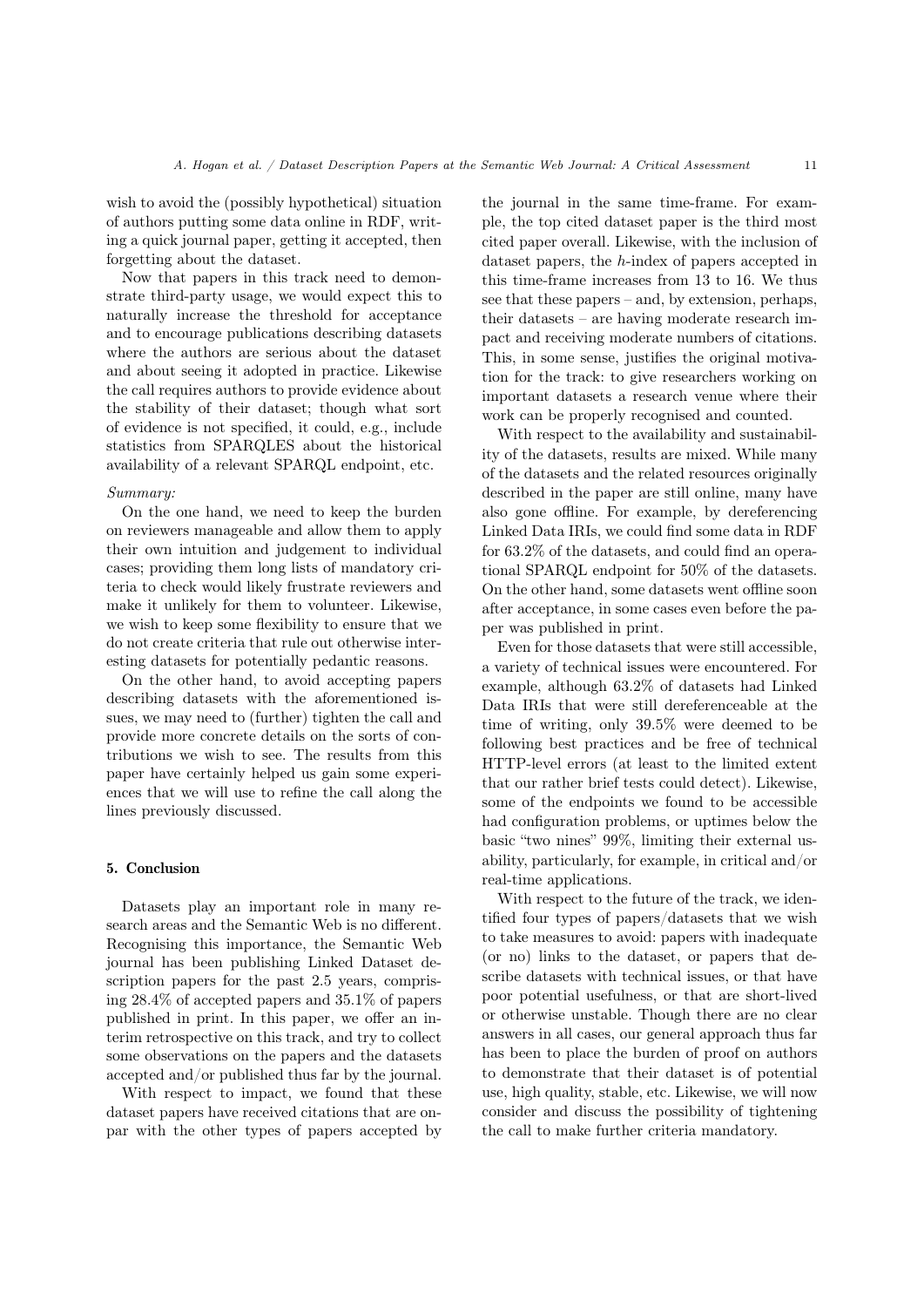In summary, while we found papers describing datasets that have disappeared, we also found papers describing stable, high-quality datasets that have had impact on research measurable in terms of citations – papers describing impactful datasets (and labour) worthy of recognition through a journal publication. Our future goal, then, is to increase the volume and ratio of the latter type of dataset description paper accepted by the journal.

Acknowledgements: This work was supported in part by FONDECYT Grant no. 11140900, by the Millennium Nucleus Center for Semantic Web Research under Grant NC120004, by the National Science Foundation (NSF) under award 1440202 EarthCube Building Blocks: Collaborative Proposal: GeoLink - Leveraging Semantics and Linked Data for Data Sharing and Discovery in the Geosciences, and NSF award 1540849 EarthCube IA: Collaborative Proposal: Cross-Domain Observational Metadata Environmental Sensing Network (X-DOMES).

# References

- <span id="page-11-10"></span>[1] R. Albertoni, M. D. Martino, S. D. Franco, V. D. Santis, and P. Plini. EARTh: An Environmental Application Reference Thesaurus in the Linked Open Data cloud. Semantic Web, 5(2):165–171, 2014. 10.3233/SW-130122.
- <span id="page-11-12"></span>[2] S. Anibaldi, Y. Jaques, F. Celli, A. Stellato, and J. Keizer. Migrating bibliographic datasets to the Semantic Web: The AGRIS case. Semantic Web, 6(2):113–120, 2015. 10.3233/SW-130128.
- <span id="page-11-22"></span>[3] C. B. Aranda, A. Hogan, J. Umbrich, and P. Vandenbussche. SPARQL web-querying infrastructure: Ready for action? In H. Alani, L. Kagal, A. Fokoue, P. T. Groth, C. Biemann, J. X. Parreira, L. Aroyo, N. F. Noy, C. Welty, and K. Janowicz, editors, The Semantic Web – ISWC 2013 – 12th International Semantic Web Conference, Sydney, NSW, Australia, October 21-25, 2013, Proceedings, Part II, volume 8219 of Lecture Notes in Computer Science, pages 277–293. Springer, 2013. 10.1007/978-3-642-41338-4\_18.
- <span id="page-11-5"></span>[4] G. A. Atemezing, Ó. Corcho, D. Garijo, J. Mora, M. Poveda-Villalón, P. Rozas, D. Vila-Suero, and B. Villazón-Terrazas. Transforming meteorological data into Linked Data. Semantic Web, 4(3):285–290, 2013. 10.3233/SW-120089.
- <span id="page-11-7"></span>[5] E. D. Buccio, G. M. D. Nunzio, and G. Silvello. A curated and evolving linguistic linked dataset. Semantic Web, 4(3):265–270, 2013. 10.3233/SW-2012-0083.
- <span id="page-11-13"></span>[6] S. Capadisli, S. Auer, and A. N. Ngomo. Linked SDMX data: Path to high fidelity Statistical Linked Data. Semantic Web, 6(2):105–112, 2015. 10.3233/SW-130123.
- <span id="page-11-3"></span>[7] C. Caracciolo, A. Stellato, A. Morshed, G. Johannsen, S. Rajbhandari, Y. Jaques, and J. Keizer. The AGROVOC linked dataset. Semantic Web, 4(3):341– 348, 2013. 10.3233/SW-130106.
- <span id="page-11-14"></span>[8] I. Celino. Geospatial dataset curation through a location-based game: Description of the Urbanopoly linked datasets. Semantic Web, 6(2):121–130, 2015. 10.3233/SW-130129.
- <span id="page-11-15"></span>[9] C. Chichester, O. Karch, P. Gaudet, L. Lane, B. Mons, and A. Bairoch. Converting neXtProt into Linked Data and nanopublications. Semantic Web, 6(2):147– 153, 2015. 10.3233/SW-140149.
- <span id="page-11-8"></span>[10] G. Correndo and N. Shadbolt. Linked Nomenclature of Territorial Units for Statistics. Semantic Web, 4(3):251–256, 2013. 10.3233/SW-2012-0079.
- <span id="page-11-20"></span>[11] E. Daga, M. d'Aquin, A. Adamou, and S. Brown. The Open University Linked Data – data.open.ac.uk. Semantic Web, 2016. 10.3233/SW-150182 (to appear).
- <span id="page-11-6"></span>[12] V. de Boer, J. Wielemaker, J. van Gent, M. Oosterbroek, M. Hildebrand, A. Isaac, J. van Ossenbruggen, and G. Schreiber. Amsterdam Museum Linked Open Data. Semantic Web, 4(3):237–243, 2013. 10.3233/SW-2012-0074.
- <span id="page-11-18"></span>[13] G. de Melo. Lexvo.org: Language-related information for the linguistic linked data cloud. Semantic Web, 6(4):393–400, 2015. 10.3233/SW-150171.
- <span id="page-11-21"></span>[14] S. Dietze, D. Taibi, and M. d'Aquin. Facilitating Scientometrics in Learning Analytics and Educational Data Mining – the LAK Dataset. Semantic Web, 2016. 10.3233/SW-150201 (to appear).
- <span id="page-11-16"></span>[15] J. Eckle-Kohler, J. P. McCrae, and C. Chiarcos. lemonuby – A large, interlinked, syntactically-rich lexical resource for ontologies. Semantic Web, 6(4):371– 378, 2015. 10.3233/SW-140159.
- <span id="page-11-17"></span>[16] R. D. Gratta, F. Frontini, F. Khan, and M. Monachini. Converting the PAROLE SIMPLE CLIPS lexicon into RDF with lemon. Semantic Web, 6(4):387–392, 2015. 10.3233/SW-140168.
- <span id="page-11-0"></span>[17] T. Heath and C. Bizer. Linked Data: Evolving the Web into a Global Data Space. Synthesis Lectures on the Semantic Web. Morgan & Claypool, 2011. 10.2200/S00334ED1V01Y201102WBE001.
- <span id="page-11-19"></span>[18] K. Höffner, M. Martin, and J. Lehmann. LinkedSpending: OpenSpending becomes Linked Open Data. Semantic Web, 7(1):95–104, 2016. 10.3233/SW-150172.
- <span id="page-11-9"></span>[19] A. Isaac and B. Haslhofer. Europeana Linked Open Data – data.europeana.eu. Semantic Web, 4(3):291– 297, 2013. 10.3233/SW-120092.
- <span id="page-11-2"></span>[20] K. Janowicz, P. Hitzler, B. Adams, D. Kolas, and C. Vardeman. Five stars of linked data vocabulary use. Semantic Web, 5(3):173–176, 2014. 10.3233/SW-140135.
- <span id="page-11-11"></span>[21] T. Kauppinen, G. M. de Espindola, J. Jones, A. Sánchez, B. Gräler, and T. Bartoschek. Linked Brazilian Amazon Rainforest Data. Semantic Web, 5(2):151–155, 2014. 10.3233/SW-130113.
- <span id="page-11-4"></span>[22] H. Khrouf and R. Troncy. LinkedSpending: Open-Spending becomes Linked Open Data. Semantic Web, 2016. 10.3233/SW-150172 (to appear).
- <span id="page-11-1"></span>[23] J. Lehmann, R. Isele, M. Jakob, A. Jentzsch, D. Kontokostas, P. N. Mendes, S. Hellmann, M. Morsey,